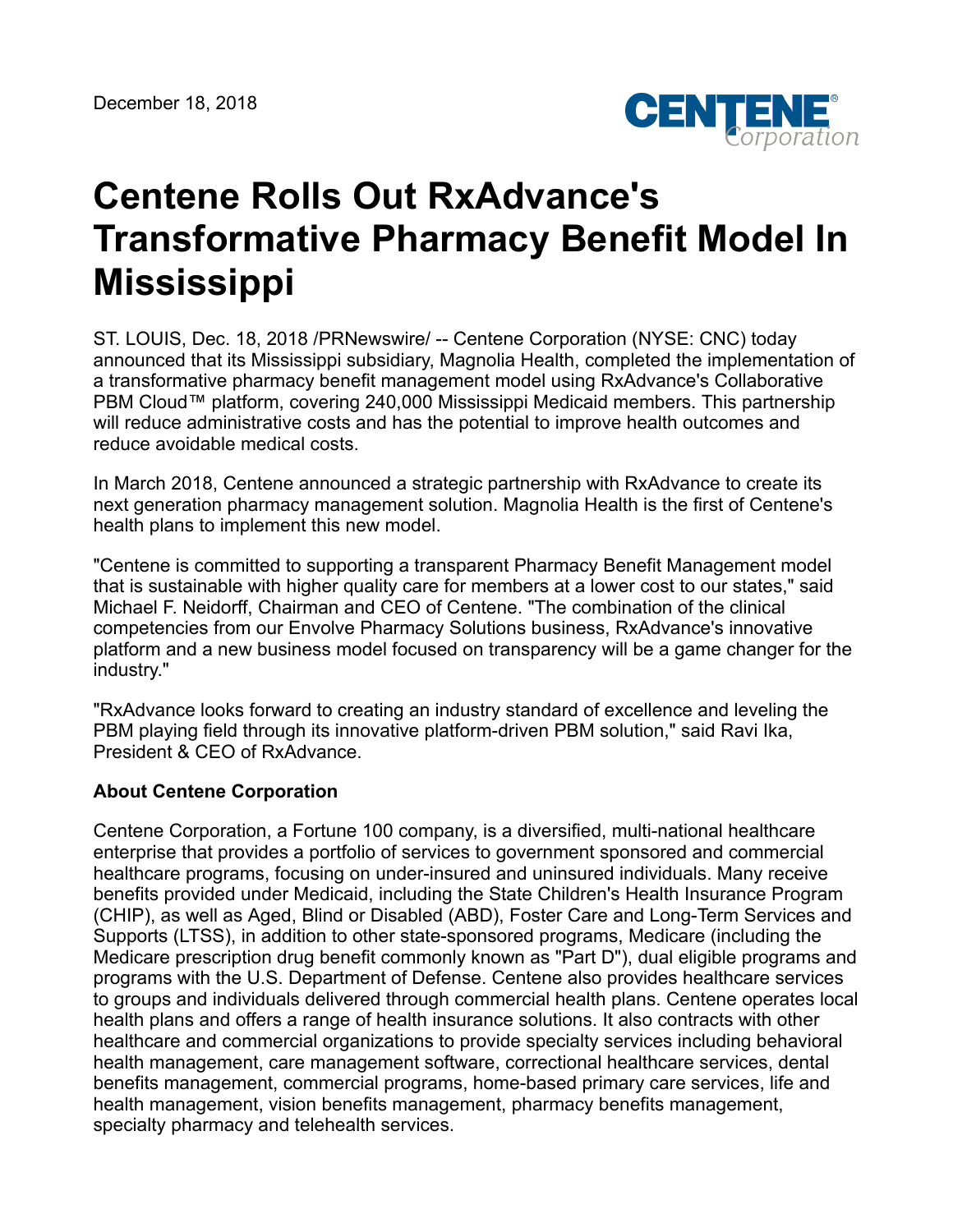Centene uses its investor relations website to publish important information about the Company, including information that may be deemed material to investors. Financial and other information about Centene is routinely posted and is accessible on Centene's investor relations website, <http://www.centene.com/investors>.

## **Forward-Looking Statements**

*The company and its representatives may from time to time make written and oral forwardlooking statements within the meaning of the Private Securities Litigation Reform Act (PSLRA) of 1995, including statements in this and other press releases, in presentations, filings with the Securities and Exchange Commission (SEC), reports to stockholders and in meetings with investors and analysts. In particular, the information provided in this press release may contain certain forward-looking statements with respect to the financial condition, results of operations and business of Centene and certain plans and objectives of Centene with respect thereto, including but not limited to the expected benefits of the acquisition of Health Net, Inc. (Health Net) (Health Net Acquisition) and the acquisition of New York State Catholic Health Plan, Inc., d/b/a Fidelis Care New York (Fidelis Care) (Fidelis Care Acquisition). These forward-looking statements can be identified by the fact that they do not relate only to historical or current facts. Without limiting the foregoing, forward-looking statements often use words such as "believe", "anticipate", "plan", "expect", "estimate", "intend", "seek", "target", "goal", "may", "will", "would", "could", "should", "can", "continue" and other similar words and expressions (and the negative thereof). We intend such forward-looking statements to be covered by the safe-harbor provisions for forwardlooking statements contained in PSLRA. A number of factors, variables or events could cause actual plans and results to differ materially from those expressed or implied in forward-looking statements. Such factors include, but are not limited to, Centene's ability to accurately predict and effectively manage health benefits and other operating expenses and reserves; competition; membership and revenue declines or unexpected trends; changes in healthcare practices, new technologies and advances in medicine; increased healthcare costs; changes in economic, political or market conditions; changes in federal or state laws or regulations, including changes with respect to income tax reform or government healthcare programs as well as changes with respect to the Patient Protection and Affordable Care Act and the Health Care and Education Affordability Reconciliation Act and any regulations enacted thereunder that may result from changing political conditions or judicial actions, including the ultimate outcome of the District Court decision in "Texas v. United States of America" regarding the constitutionality of the Affordable Care Act (ACA) on Friday, December 14, 2018; rate cuts or other payment reductions or delays by governmental payors and other risks and uncertainties affecting Centene's government businesses; Centene's ability to adequately price products on federally facilitated and statebased Health Insurance Marketplaces; tax matters; disasters or major epidemics; the outcome of legal and regulatory proceedings; changes in expected contract start dates; provider, state, federal and other contract changes and timing of regulatory approval of contracts; the expiration, suspension or termination of Centene's contracts with federal or state governments (including but not limited to Medicaid, Medicare, TRICARE or other customers); the difficulty of predicting the timing or outcome of pending or future litigation or government investigations; challenges to Centene's contract awards; cyber-attacks or other privacy or data security incidents; the possibility that the expected synergies and value creation from acquired businesses, including, without limitation, the Health Net Acquisition and the Fidelis Care Acquisition, will not be realized, or will not be realized within the expected time period; the exertion of management's time and Centene's resources, and other expenses incurred and business changes required in connection with complying with the undertakings in connection with any regulatory, governmental or third party consents or*